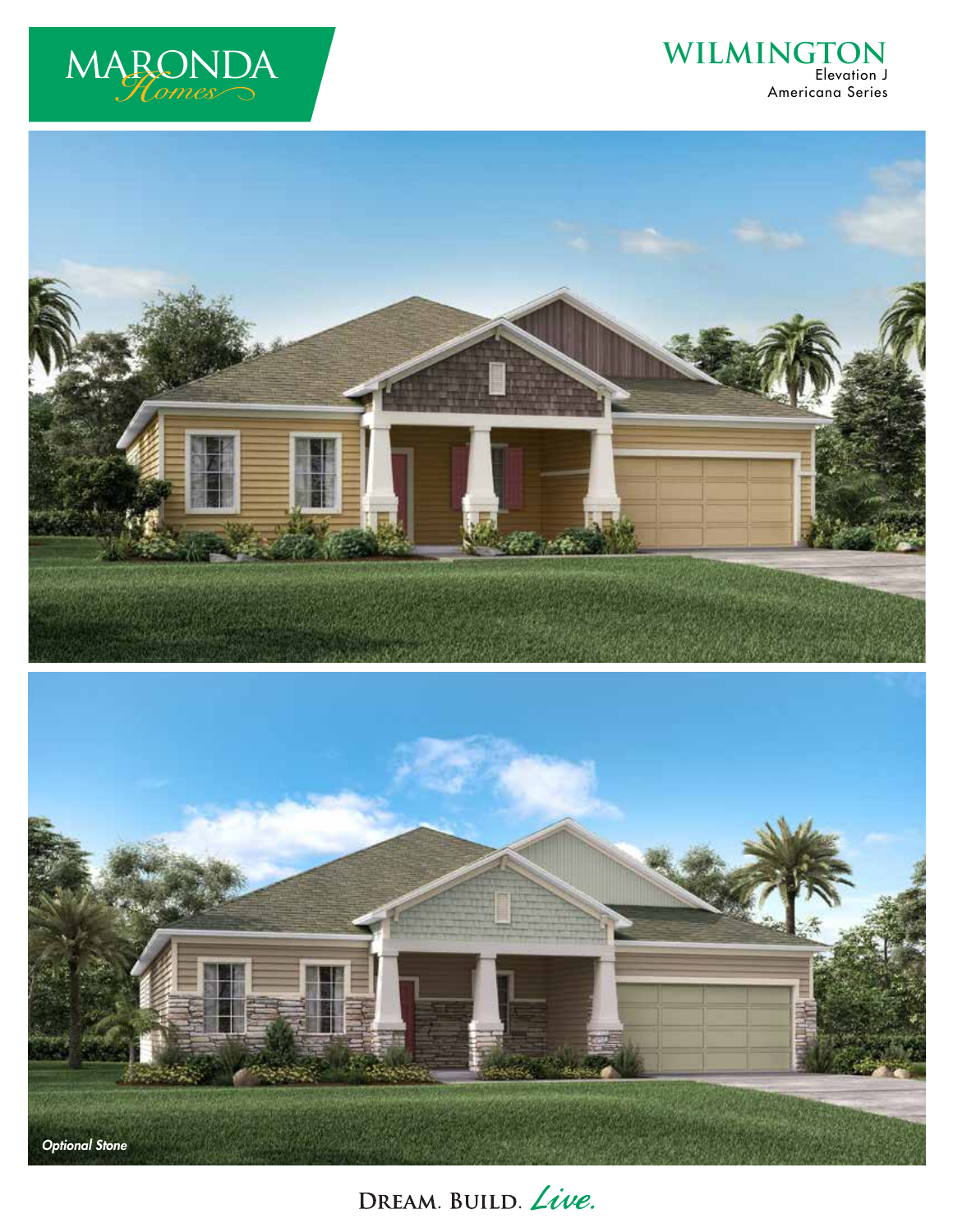

**WILMINGTON** Elevation J Americana Series

FIRST FLOOR





Visit marondahomes.com for more information. Floor plans and elevations are artist's renderings for Illustrative purposes and not part of a legal contract. Features, sizes, options, and details are approximate and will vary from the homes as built. Optional items shown are available at additional cost. Maronda Homes reserves the right to change and/or alter materials, specifications, features, dimensions and designs without prior no *obligation. ©2019 Maronda Homes, Inc. All Rights Reserved. 11/19*